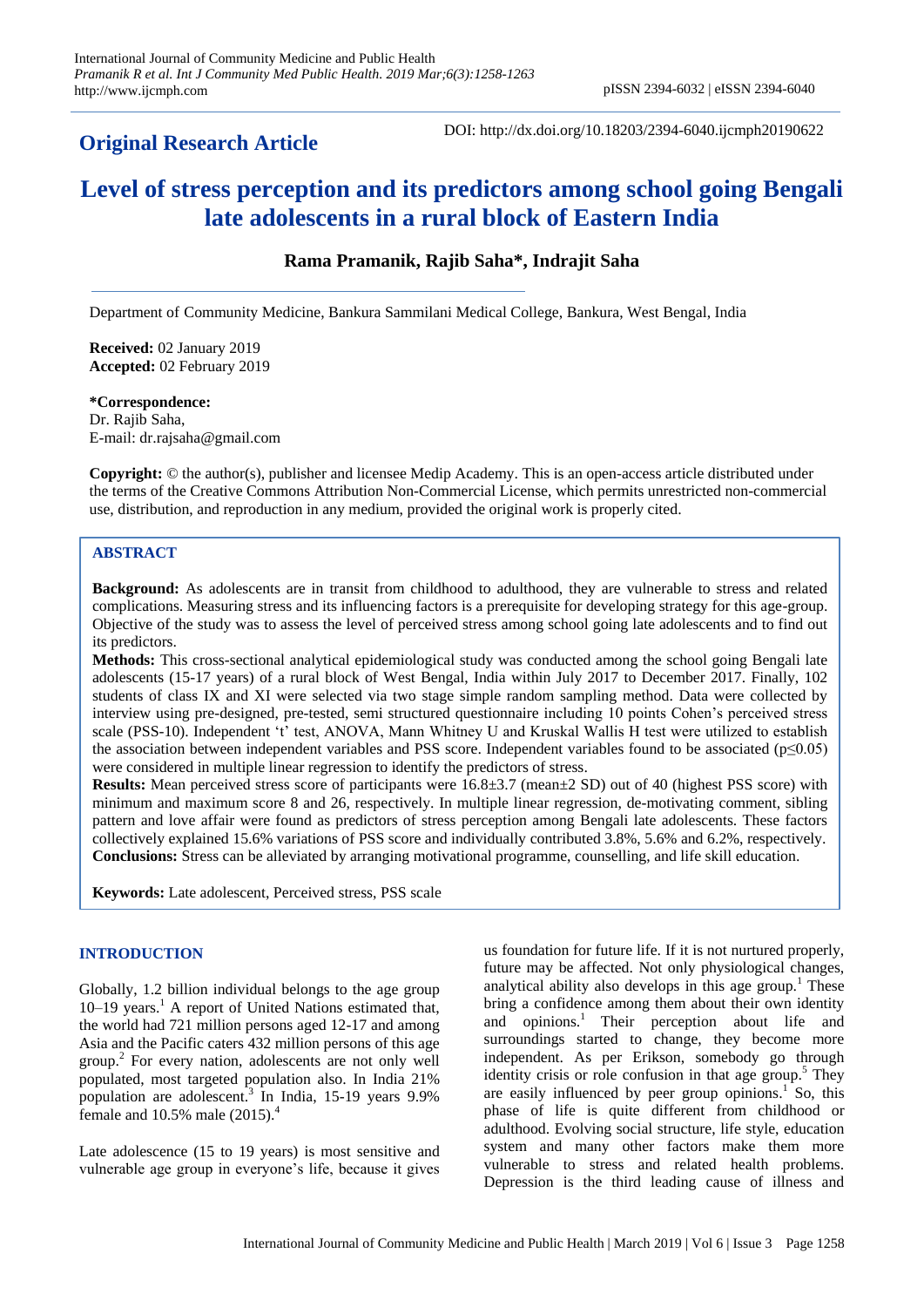disability among adolescents, and suicide is the third leading cause of death in older adolescents (15–19 years). 6

Studies showed that there was some relation between perceived stress and risk of developing psychosomatic problem, sleep problem, depression.<sup>7</sup> It varies adolescent to adolescent according to their coping ability. During coping somebody adopt different harmful life styles like addiction, careless sexual activity, binge eating etc. Thus, stress may affect future wellbeing of the adolescents as well as the community. By strengthening this psychologically vulnerable period of life, over all wellbeing of the nation can be enhanced, as they are the future of the country. There was very few data on stress perception and its correlates among rural adolescents and most of the studies were done in urban and high socioeconomic background. So, this study was conducted to find out the level of stress perception and its correlates among rural adolescents.

#### **METHODS**

This institution based, cross-sectional, analytical epidemiological study was conducted on late adolescent of 15-17 years old, attending the schools of Gangajalghati block, Bankura district (West Bengal, India) within July 2017 to December 2017. Students who were 15-17 years, present on the day of data collection and were willing to participate were included as study population. Neurodevelopmentally and physically challenged and chronically ill adolescents were excluded. Only higher secondary schools were included for the study. Students of classes IX and XI from same selected schools comprised the study population. Class X and XI were not considered in the study to annul the Board Exam's stress and the confounding effect of varied academic pressure in different schools. Total, 102 sample size was calculated by using 73.3% stress prevalence of and 10% nonresponse rate and 9% allowable error. 8

Two stage simple random sampling procedure was adopted to obtain the study population. Out of 11 higher secondary schools of Gangajalghati, 6 (50%) were selected randomly. Total 51 students, each from Class-IX and Class XI, were selected for this study maintaining the overall sex ratio 1:1 for IX and 1.25:1 for XI. This sex ratio was commensurate with the overall gender-wise ratio enrolled for each class as per district Inspector's (education) record of Government H. S. Schools, Gangajalghati block (Figure 1).

After getting informed consent, data were collected by interview method assuring anonymity and privacy using the pre-designed, pre-tested, semi structured interviewer administered questionnaire including perceived stress scale (PSS). PSS is a 10 itemed scale scoring between 0-4 in each item. It's score ranges between 0 and 40 while higher score indicates more stress. Cohen, Kamarck, and Mermelstein (1983) reported Cronbach's α (reliability) between 0.84-0.86 for the PSS in case of late adolescents. Correlation of the PSS to other measures of similar stress-symptoms ranges between 0.52-0.76 supports the validity of the scale (Cohen et al, 1983).<sup>9</sup>



#### **Figure 1: Diagramatic representation of two stage simple random sampling method.**

The study was started after getting approval from institutional review board (IRB) and district inspector of schools of Bankura district. Permission was also obtained from respective administrative/academic heads in charge of the selected schools.

Data were entered in Microsoft excel and perceived stress was assessed by mean±SD of PSS scale score. Normality test was done for checking of distribution of quantitative data. Bivariate analysis was done to calculate association between independent variables and PSS score by using independent t-test, Mann Whitney U test, one way ANOVA and Kruskal Wallis H test as applicable. Which independent variables were found statistically significant  $(p \le 0.05)$  were considered for multiple linear regression to find out the predictors of perceived stress. The statistical software IBM SPSS 22.0 was used.

#### **RESULTS**

In the present study, mean age of 102 study subject was  $15.6\pm1.7$  years. Among them 52 (50.9%) were boys and 50(49%) were girls. About 53% students were found as general caste, 29.4% OBC and 17.6% SC and ST. 50% were from lower socio-economic class according to modified B G Prasad socio-economic status scale, 2016 (May) and 58% were belonging to nuclear family. It was found that 85.3% students shared their problem with others which include friends (47%), parents (24.5%), relatives and others (13.8%). In the present study, dependent variable i.e. PSS score is a quantitative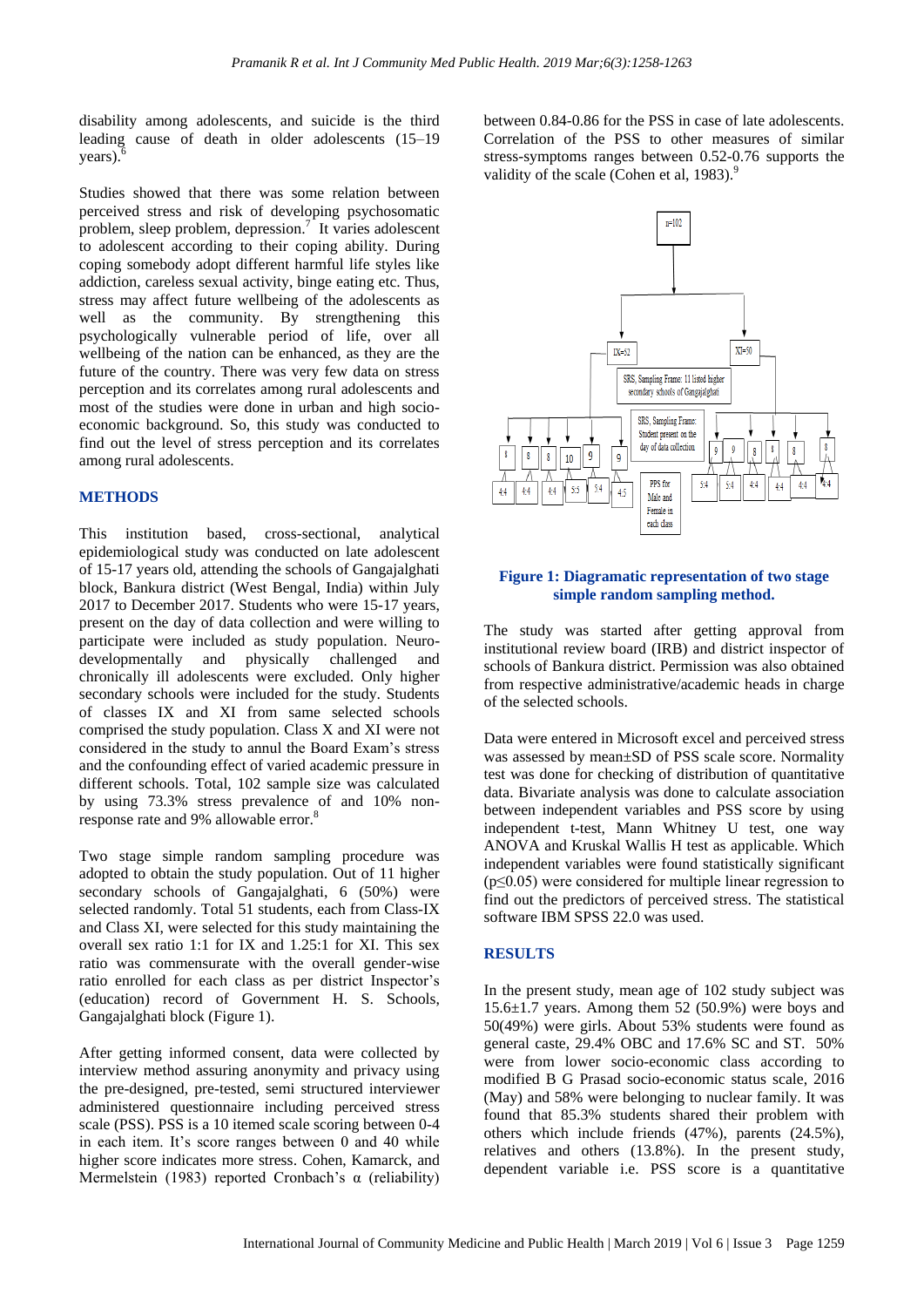variable. The distribution of PSS score was checked by performing separate normality tests (a) for each category of each independent variable and (b) also as a whole for each independent variable. For independent variables, Levene's test was done to assess homogeneity of variance. Skewness and kurtosis value, histogram with distribution curve, Q-Q plot, Kolmogorov-Smirnov test and Shapiro-Wilk test were performed to check normality. PSS score was found normally distributed across the sample. In case an Independent variable had 2 categorical groups, data were representing the groups independently, and the dependent variable was approximately normally distributed for each such group of the independent variable and also had no significant outlier, then it was considered for Independent sample t test. If the data were not normally distributed in above situation, Mann Whitney U test was done. In case of Mann Whitney U test, shape of the distribution for each group of the independent variable was checked. Where shapes were similar or identical, the median values of 2 groups were compared, while for different shape distributions mean ranks were compared. Where Independent variable had 3 or more categorical groups, data were representing the groups independently, dependent variable was approximately normally distributed for each group of the independent variable and had no significant outlier, considered for one way ANOVA test. Bonferroni post hoc test were done to identify the pair of group(s) which were actually differ with each other and ultimately contributed overall statistical significance difference in one way ANOVA test. If the data were not normally distributed in above situation Kruskal Wallis H test was applied. Median values were used for the comparison where distribution shapes of different groups were similar or identical and mean ranks were used for different shape distributions. Which independent variables were found statistically significant (p≤0.05) in bivariate analysis, were considered for multiple linear regression to find out the predictors of perceived stress.

**Table 1: Distribution of school going late adolescents according to socio-demographic variables and their relationship with PSS score.** 

| <b>Variables</b>          | <b>Category</b>    | <b>Frequency</b><br>$\mathbf{No.} [ \% ]$ | <b>PSS</b> score (mean $\pm$ SD) or<br>mean rank | <b>Test of significance</b>                   |  |
|---------------------------|--------------------|-------------------------------------------|--------------------------------------------------|-----------------------------------------------|--|
| Age                       |                    |                                           | $15.6 \pm 1.7$ (mean $\pm$ SD)                   | Pearson's correlation:<br>$R=0.088$ , p=0.378 |  |
| <b>Gender</b>             | Male               | 52 (50.98)                                | $17.7\pm3.8$ (mean $\pm$ SD)                     | T=2.561, df=100, $p=0.012*$                   |  |
|                           | Female             | 50(49.01)                                 |                                                  |                                               |  |
| <b>Class</b>              | IX                 | 52 (50.98)                                | Mean rank 47.8                                   |                                               |  |
|                           | XI                 | 50 (49.01)                                | Mean rank 55.4                                   | $U=1106$ , $p=0.192$                          |  |
| Caste                     | General            | 54 (52.94)                                | 52.2                                             |                                               |  |
|                           | <b>OBC</b>         | 30(29.41)                                 | 46.7                                             | $X^2=1.608$ , df=2, p=0.448                   |  |
|                           | SC and ST          | 18 (17.65)                                | 57.6                                             |                                               |  |
| <b>Type of</b><br>family  | Nuclear            | 59 (57.84)                                | Mean rank 54.01                                  | $U=1120.5$                                    |  |
|                           | Joint              | 43 (42.16)                                | Mean rank 48.06                                  | $P=0.314$                                     |  |
| <b>SES</b>                | $Class I+II$       | 11(10.78)                                 | Mean rank 79.1                                   |                                               |  |
|                           | Class III          | 12(11.76)                                 | Mean rank 62.2                                   | $X^2=13.960$<br>$Df=3$                        |  |
|                           | Class IV           | 28 (27.45)                                | Mean rank 46.3                                   | $P=0.003*$                                    |  |
|                           | Class V            | 51 (50)                                   | Mean rank 45.9                                   |                                               |  |
| <b>Sibling</b><br>pattern | No sibling         | 17(16.66)                                 | $18.7 \pm 3.8$                                   |                                               |  |
|                           | Male predominant   | 20 (19.61)                                | $16.4 \pm 2.4$                                   | $F = 2.648$<br>$P=0.050^*$                    |  |
|                           | Female predominant | 26(25.49)                                 | $15.6 \pm 3.5$                                   |                                               |  |
|                           | Equal              | 39 (38.24)                                | $16.9{\pm}4.1$                                   |                                               |  |

Gender, socio-economic status, sibling pattern, argument with parents, de-motivational comments and love affairs were found statistically significant in bivariate analysis. These independent variables and dependent variable (PSS score) were chosen for correlation matrix to see the direction and magnitude of correlation and inter relationships among the dependent and independent variables. Statistically significant categorical variables were transformed to dummy variables. Among the all categories of independent variable which one is explaining the output, was coded with 1 and rest of the categories were coded as 0.

In correlation matrix ultimately sibling pattern, demotivational comments and love affairs were found statistically significant with PSS score by partial correlation. Ultimately these 3 independent variables were selected for multiple linear regression models. Linearity and multivariate normality also checked for the model. After fulfilling all the assumption multiple linear regression was done.

In multiple linear regression, 15.6% variation of PSS score is explained by affair, sibling pattern and demotivating comment. Out of total variation, de-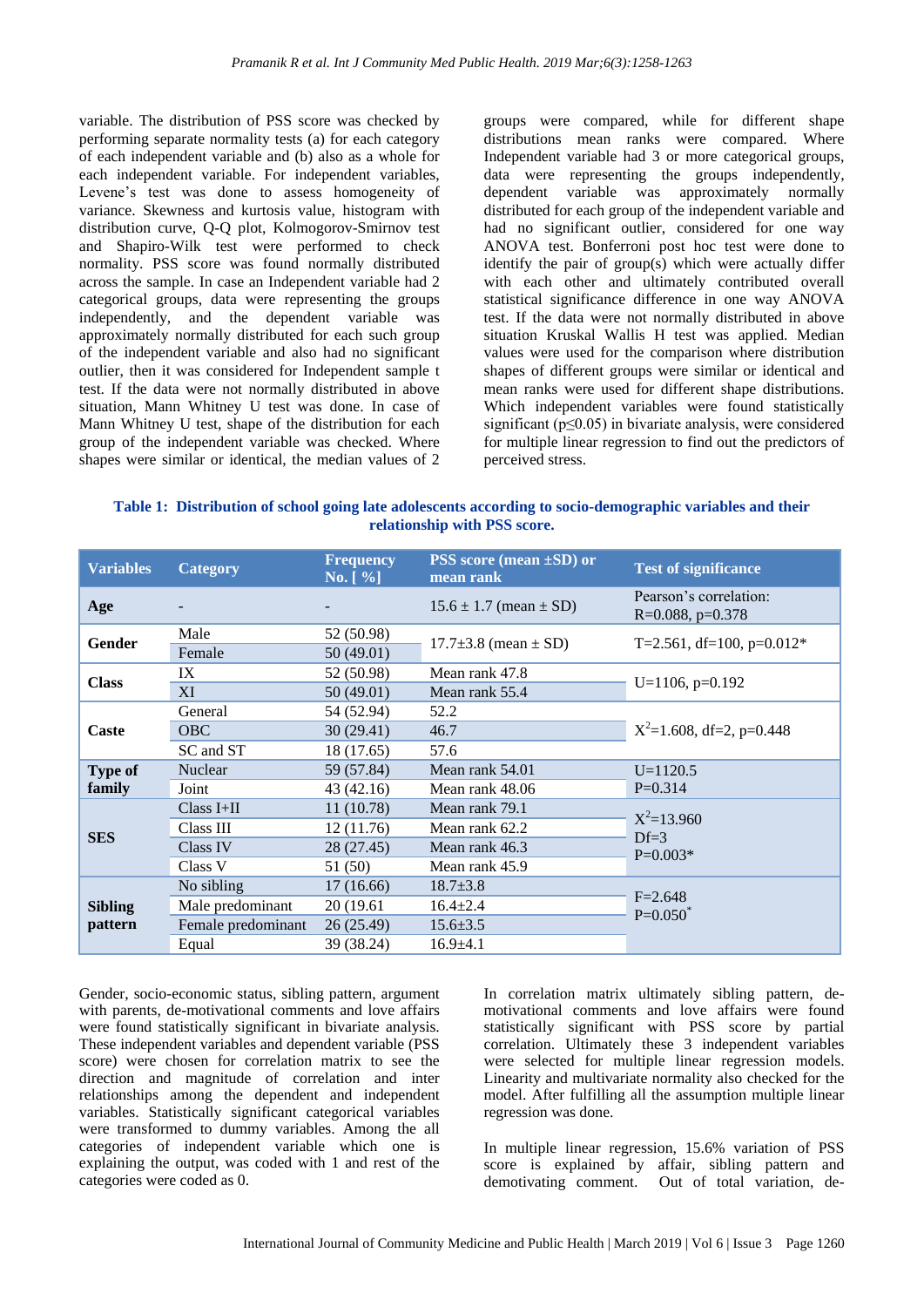motivating comment alone contributed 3.8% (15.6%- 11.8%) and sibling pattern and affair individually explained 5.6% (11.8%-6.2%), 6.2% (11.8%-9.4%) respectively.

y=15.433+1.529 demotivating comment+2.322 Sibling pattern+2.671 affair.

## **Table 2: Distribution of school going late adolescents according to parenting, academic activities and personal issues.**

| <b>Variables</b>                                        | <b>Category</b>  | <b>Frequency</b> | <b>PSS</b> score (mean $\pm$ SD)<br>or mean rank | <b>Test of significance</b> |  |
|---------------------------------------------------------|------------------|------------------|--------------------------------------------------|-----------------------------|--|
|                                                         | Both parents     | 90 (88.24)       | $16.7 \pm 3.6$                                   | $F=0.310$                   |  |
| <b>Parenting</b>                                        | Others           | 8(7.84)          | $17 + 5.6$                                       | $P=0.734$                   |  |
|                                                         | One parent       | 4(3.92)          | $17.8 \pm 3.7$                                   |                             |  |
|                                                         | Always and often | 4(3.92)          | Mean rank 46.5                                   | $X^2=0.242$                 |  |
| <b>Beating</b>                                          | Sometimes        | 21 (20.59)       | Mean rank 49.7                                   | df=2, $p=0.886$             |  |
|                                                         | Never            | 77 (75.49)       | Mean rank 52.3                                   |                             |  |
|                                                         | Always and often | 4(3.92)          | $19.7 \pm 3.3$                                   | $F = 2.842$                 |  |
| <b>Parental disharmony</b>                              | Sometimes        | 33(32.35)        | $17.4 \pm 3.67$                                  | $P=0.089$                   |  |
|                                                         | Never            | 65 (63.73)       | $16.2 \pm 3.7$                                   |                             |  |
|                                                         | Always           | 26 (25.49)       | $17.8 + 4.8$                                     |                             |  |
| Parental pressure for                                   | Often            | 40(39.21)        | $16.4 \pm 3.5$                                   | $F=0.955$                   |  |
| study                                                   | Sometimes        | 5(4.91)          | $17.4 \pm 3.8$                                   | $P=0.417$                   |  |
|                                                         | Never            | 31 (30.39)       | $16.4 \pm 2.8$                                   |                             |  |
|                                                         | Always and often | 6(5.89)          | $20.5 \pm 3.87$                                  | $F = 3.994$                 |  |
| <b>Argument with parents</b><br>for day to day activity | Sometimes        | 14 (13.72)       | $15.6 \pm 4.3$                                   | $P=0.021*$                  |  |
|                                                         | Never            | 82 (80.39)       | $16.7 \pm 3.5$                                   |                             |  |
| No. of days in a week for<br>tuition                    |                  |                  | $16.8 \pm 3.7$                                   | $P=0.073$                   |  |
|                                                         | $< 60\%$         | 66 (64.71)       | $16.5 \pm 3.4$                                   |                             |  |
| <b>Marks</b>                                            | 60-80%           | 35(34.31)        | $17.6 \pm 4.3$                                   | $F = 2.067$<br>$P=0.132$    |  |
|                                                         | $>80\%$          | 7(6.86)          | $14.9 \pm 1.9$                                   |                             |  |
| Love affair                                             | Present          | 85 (83.33)       | $16.4 \pm 3.6$                                   | $T = -2.561$                |  |
|                                                         | Absent           | 17(16.66)        | $18.8 \pm 3.9$                                   | df=100, $p=0.012*$          |  |
|                                                         | Always and often | 6(5.89)          | $20.2 + 4.9$                                     | $F = 2.871$                 |  |
| <b>De-motivational comment</b>                          | Sometimes        | 28 (27.45)       | $17.5 \pm 3.4$                                   | $P=0.016*$                  |  |
|                                                         | Never            | 68 (66.66)       | $16.2 \pm 3.6$                                   | $F = 2.871$                 |  |
|                                                         | Satisfied        | 87 (85.29)       | 51.39                                            | $U = 642.5$                 |  |
| <b>Body</b> image                                       | Not satisfied    | 15(14.71)        | 52.17                                            | $P=0.924$                   |  |
| <b>Communication with</b>                               | Easy             | 90 (88.24)       | 48.18                                            | $X^2 = 2.628$               |  |
| opposite sex                                            | Not easy         | 8(7.84)          | 55.11                                            | df=2, $p=0.269$             |  |
|                                                         | Difficult        | 4(3.92)          | 61.00                                            |                             |  |

 $(p = 0.05)$ .

## **Table 3: Correlation matrix showing partial correlation among independent variables and with PSS score.**

|                             | <b>PSS</b> score | <b>Sex</b>       | <b>SES</b>          | <b>Sibling pattern</b> | <b>Demotivating comment</b> | <b>Affair</b>          |
|-----------------------------|------------------|------------------|---------------------|------------------------|-----------------------------|------------------------|
| <b>PSS</b> score            | 1.000            | 0.158<br>(0.057) | 0.055<br>(0.290)    | 0.184<br>$(0.032*)$    | 0.235<br>$(0.009*)$         | 0.248<br>$(0.006*)$    |
| <b>Sex</b>                  |                  | 1.00             | 0.278<br>$(0.002*)$ | 0.333<br>$(0.000*)$    | 0.153<br>(0.063)            | 0.175<br>$(0.039*)$    |
| <b>SES</b>                  |                  |                  | 1.00                | 0.053<br>$(0.000*)$    | 0.223<br>$(0.012*)$         | $-0.071$<br>(0.240)    |
| <b>Sibling pattern</b>      |                  |                  |                     | 1.00                   | 0.019<br>(0.426)            | $-0.200$<br>$(0.022*)$ |
| <b>Demotivating comment</b> |                  |                  |                     |                        | 1.00                        | 0.130<br>(0.096)       |
| Affair                      | ---              |                  |                     |                        |                             | 1.00                   |

( ) denotes p value, \*denotes p value <0.05.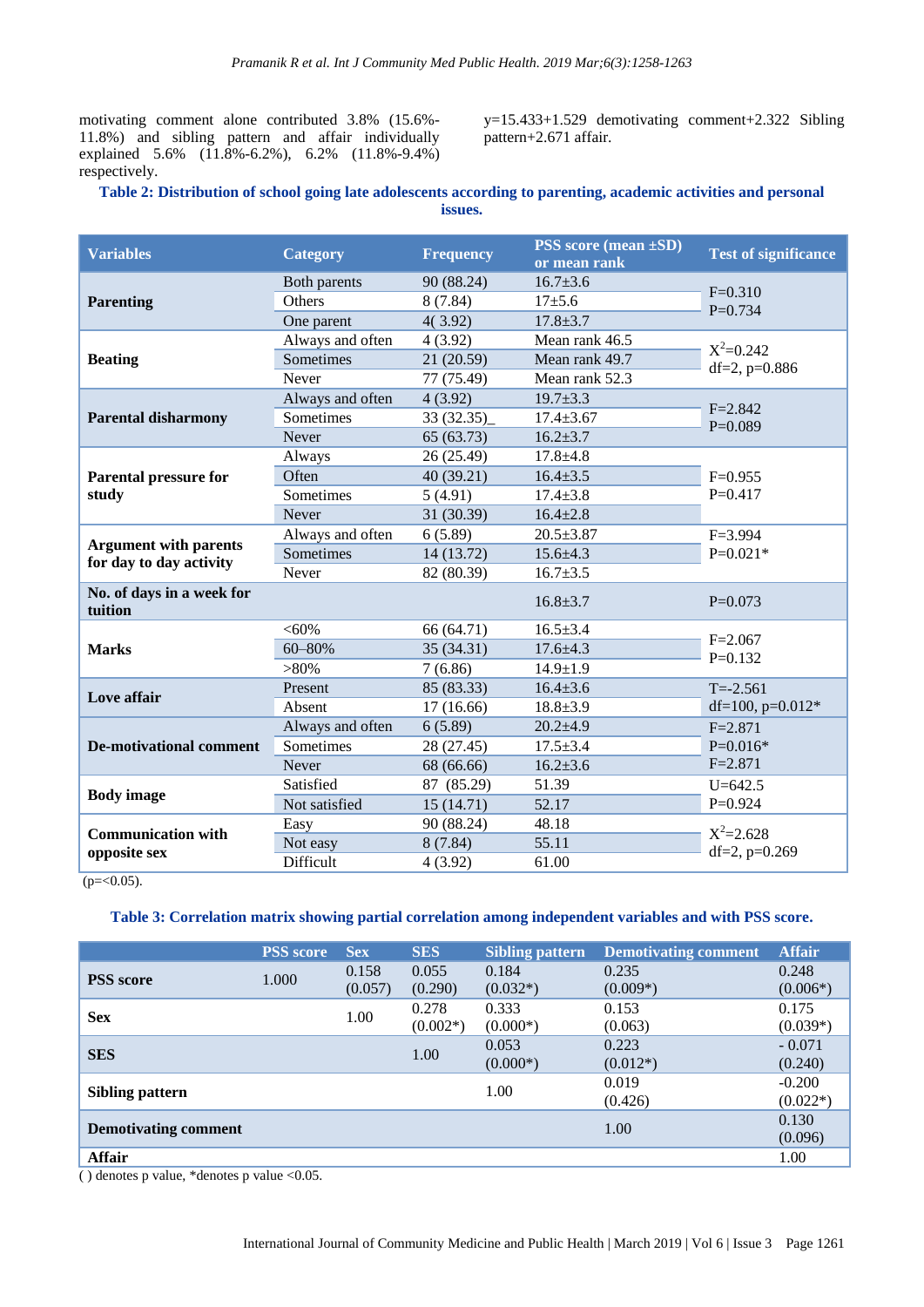| Model no.        |                    | R2    | <b>Adjusted R2</b> | <b>Standard.</b> error of the estimate | - 131 | <b>Significant</b> |
|------------------|--------------------|-------|--------------------|----------------------------------------|-------|--------------------|
| $\mathbf{1}$ .   | 0.248a             | 0.062 | 0.052              | 3.614                                  | 6.557 | 0.012              |
| $\overline{2}$ . | 0.344 <sub>b</sub> | 0.118 | 0.101              | 3.521                                  | 6.382 | 0.013              |
| $\mathbf{3}$     | 0.395c             | 0.156 | 0.134              | 3.463                                  | 4.336 | 0.040              |

#### **Table 4: Multivariate linear regression model for predictors of perceived stress.**

a=(constant), affair, b=(constant), affair, sibling pattern, c=(constant), affair, sibling pattern, demotivation, Durbin–Watson=1.705, Dependent variable =PSS score.

#### **DISCUSSION**

This study revealed that sibling pattern, demotivating comment and love affair collectively explained the 15.6% variation of PSS score. Mean PSS score 16.8±3.7 (2 SD) was quite low in this study as compared to other studies.<sup>10-12</sup> It may be due to rural socio-economic condition and life style differs from urban area. But similar findings were observed by a study conducted in both rural and urban area of Uttar Pradesh.<sup>8</sup>

The range of perceived stress in this study was 8 and 26 which was different from a study done in Delhi using another scale score range  $(0-40)$ .<sup>13</sup> In an another study of India, conducted in urban set up using 14 point PSS scale, wide ranged PSS score  $(4-43)$  was found.<sup>10</sup>

In the present study, it was found that of 51% students come from lower socio economic status and 59% from nuclear family which were not statistically significant with PSS score and this is collaborative observation with a study of Maharastra.<sup>7</sup>

Mean perceived stress score for male and female were  $17.7\pm3.8$  and  $15.8\pm3.4$  respectively and it was not statistically significant, as found in Karnataka and Haryana Study.<sup>14,10</sup> One study in Europe (HELENA) found that, girls reported systematically higher levels of stress compared with boys, their stress profiles were similar, with highest levels for school-related stress followed by future uncertainty.<sup>15</sup> Another study in Sweden found that, from all of the stress variables, girls had significantly more perceived stress than boys.<sup>16</sup>

Those who don't have sibling had more stress  $(18.7\pm3.8)$ . It may be due to parental expectation is more for single child and they expect all of their dream will be fulfilled by their child. As a single person it becomes unbearable and tough to reach their expectation level and it leads to more stress among single child. There is no such difference whether the subject has more number of brothers or sisters, on mean PSS score. So, gender biasness not an issue for adolescent stress perception. A study from Karnataka, revealed that adolescents with less number of siblings do not differ significantly in their stress experience than more number of siblings.<sup>14</sup>

Though Wiklund et al found significant association between parents' related factors (physical violence, interpersonal relation and pressure for study) and stress, but here no significant association was found. <sup>16</sup> This study found that, those who did not receive demotivating comment had mean PSS score 16.2±3.6 which is less than the scores  $20.2\pm4.9$  and  $17.5\pm3.4$ , of those who received demotivating comment always-often and sometimes respectively. Over all 3.8% variation of PSS scores were explained by demotivating comment. One finding in this respect that the source of this type of comments were parents, relatives, neighbours i.e. persons from the residence and surrounding environment. Motivation is not only the key to success but also alleviator of stress. So, it can be said that in this transition phase of life, adolescent need more motivation from their surroundings as well as from community.

Majority of students (83.3%) don't have affair but who are in relationship feel more stress (18.8±3.9) as compared to those who don't have affair (16.4±3.4). It may be due to the fact that they are not mature enough to handle love relationship or from family pressure. As being in relationship in this age not accepted by our society, they try to hide which can give extra perception of stress. This is supported by another study review.<sup>17</sup>

Cultural belief and educational structure of this rural society refrained us from exploring the issues like pubertal changes among adolescents, history of sexual abuse etc. Though another study found that stress had positive effect on academic achievement, but this study revealed that academic pressure was not the stressor for those rural adolescents.<sup>10</sup>

## **CONCLUSION**

As this study revealed that love affair, sibling pattern and de-motivational comment makes rural adolescents feel stressed, future studies should be done in depth for these issues. Moreover the study finding along with existing literature will help in better understanding of adolescent's stress. The problems can be mitigated by improving the communication and relationship between parent-teacher, student-teacher and also by life skill education.

*Funding: No funding sources Conflict of interest: None declared Ethical approval: The study was approved by the Institutional Ethics Committee*